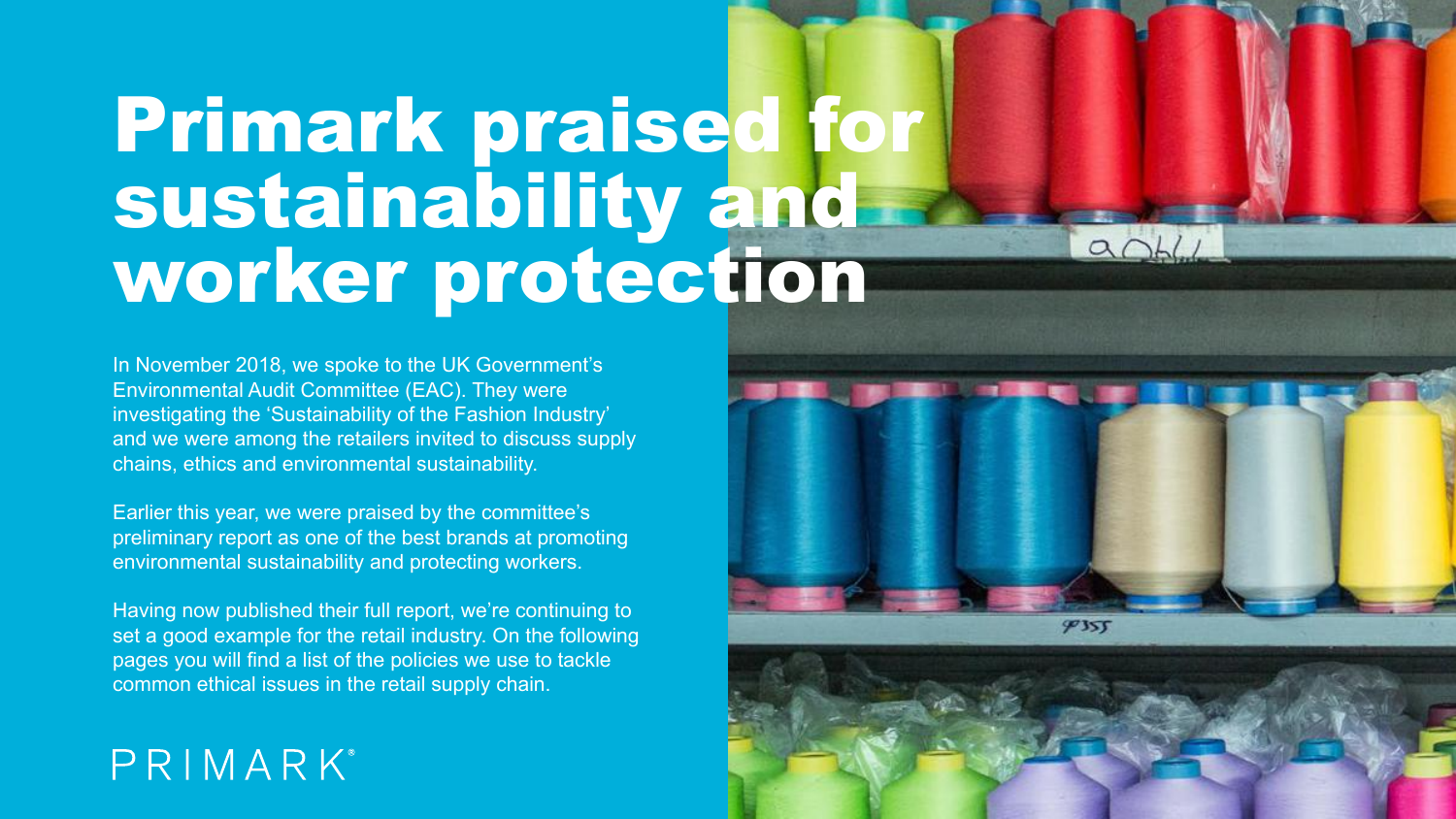We work with charity partner Newlife, which collects, sorts and recycles unsold goods and buying samples from Primark stores in Europe. Newlife recycles these clothes to raise funds for the important work the charity does for disabled and terminally ill children and their families.

We're a member of WRAP's Sustainable Clothing ActionPlan, which has so far led to more than a 10% reduction in the three major target areas of carbon, water and waste to landfill.

We're working with agricultural experts CottonConnect to help farmers in India and Pakistan grow cotton for our pyjamas using less water and natural farming methods, which delivers better returns for the farmers too. By 2020, we will have trained more than 30,000 farmers through the programme.

We are signed up to Greenpeace's initiative to remove certain chemicals in our supply chain by 2020, and we report regularly on our progress.